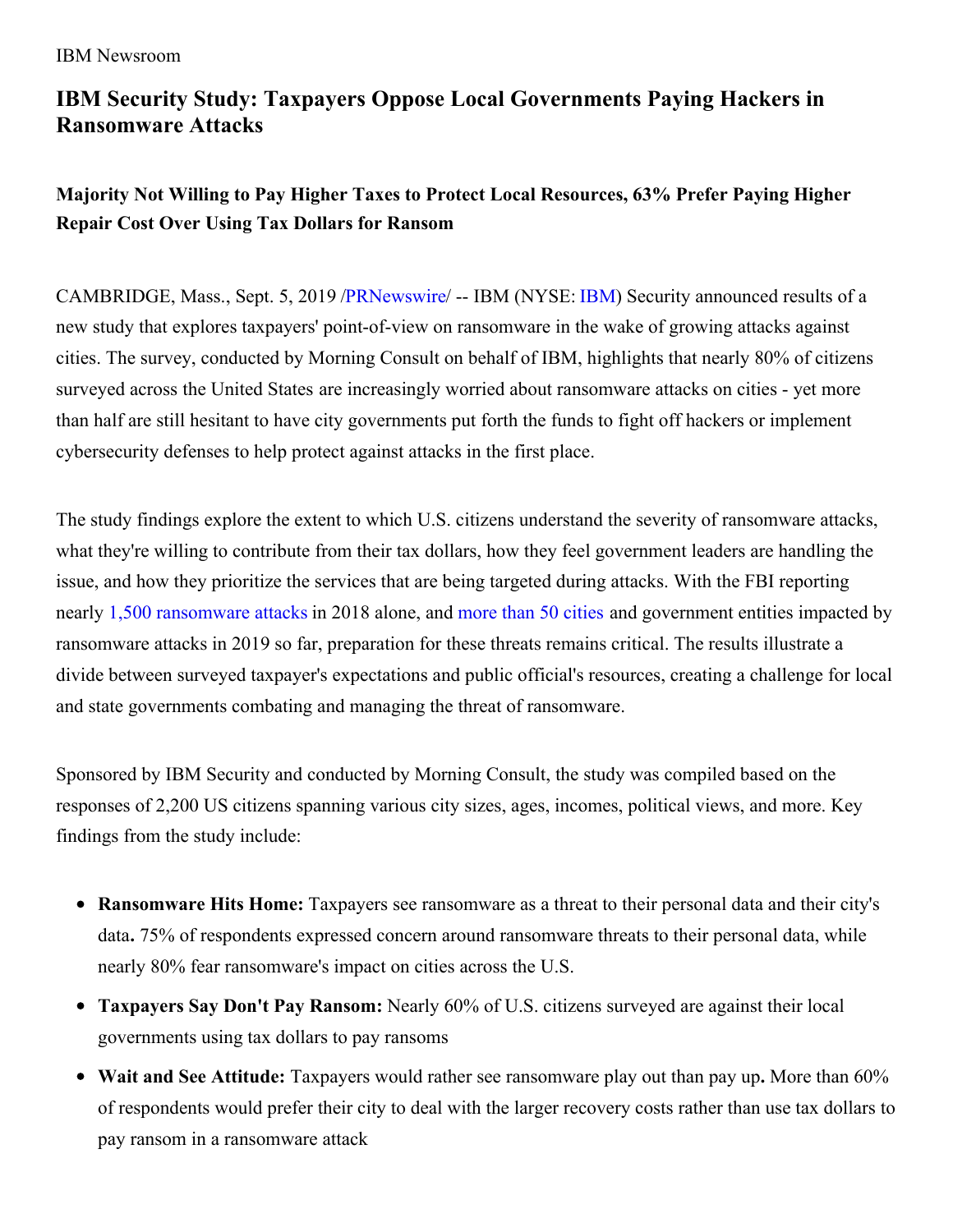**Who is Responsible?:** Just under half of responding citizens believe protecting cities from ransomware is the federal government's job, above state and local decision makers - and nearly 90% of U.S. citizens are in favor of increasing federal funding to improve cybersecurity in cities

"The use of ransomware to hold cities hostage for ransom payments continues to grow, and as those impacted pay off the attackers' ransom, the more the price continues to increase," said Wendi Whitmore, Vice President X-Force Threat Intelligence, IBM Security. "One common misconception is that paying the ransom immediately solves the problem, however doing so doesn't always guarantee swift recovery of infected devices. It requires significant time and investment to decrypt devices, and there's always the chance that paying criminals still won't result in unlocked files at all."

### **What Government Services and Systems Do Taxpayers Prioritize?**

While citizens are most likely to support payment of ransoms for services they see as critical, the services they do not consider critical are surprising. More than 30% of taxpayers surveyed wouldn't support payment of any amount to assist 911 emergency services, police departments, and school systems if they were targeted by a cyberattack. Even those who were willing to pay to restore critical emergency services were, in many cases, often only willing to do so if the cost ran below \$50,000. Nearly 40% of respondents specifically noted they wouldn't pay anything to assist K-12 public schools or police departments.

### **Role of Government in Responding to Ransomware**

According to a 2018 [survey](https://c212.net/c/link/?t=0&l=en&o=2570709-1&h=2891500840&u=https%3A%2F%2Fwww.nascio.org%2FPortals%2F0%2FPublications%2FDocuments%2F2018%2F2018DeloitteNASCIOCybersecurityStudyfinal.pdf&a=2018+survey) of state Chief Information Security Officers, "nearly half of all U.S. states do not have a cybersecurity budget line item," and "more than a third have seen no growth or a reduction in those budgets. State enterprise IT budgets allocated to enterprise cybersecurity is 1–2 percent, and annual budget increases have not kept pace with the needs of today's security landscape and tomorrow's evolving challenges."<sup>1</sup>

The IBM survey found that U.S. citizens seem to be looking to the federal government for leadership when it comes to handling the issue of ransomware. While attacks are primarily being seen at the local government level, almost half of respondents consider ransomware to be the federal government's job.

Additionally, citizens are much more willing to see the federal government pay to implement better cybersecurity, rather than pulling from their own local tax dollars - nearly 90% of taxpayers surveyed are in favor of increasing federal funding for local governments to improve cybersecurity. And for those who have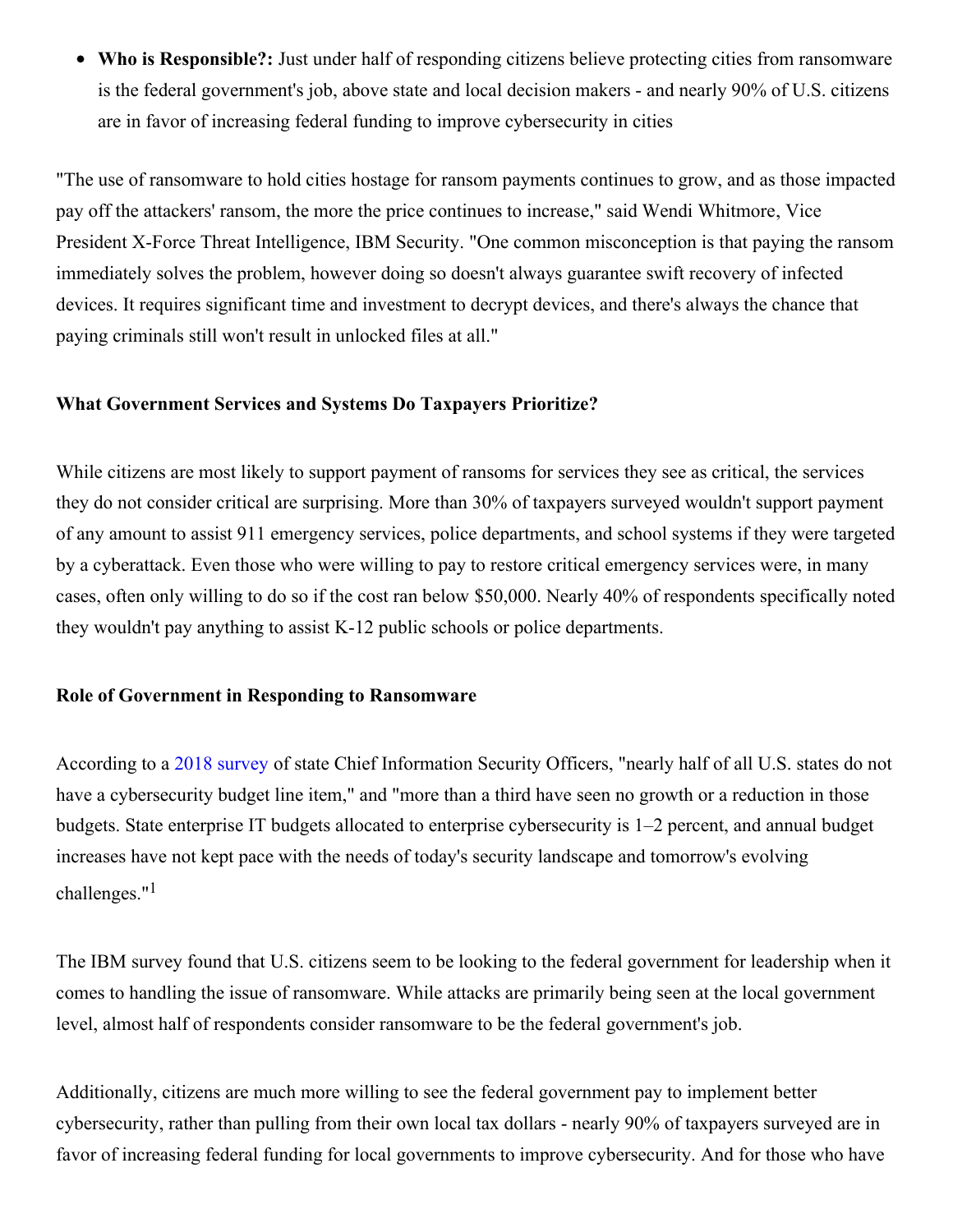already been hit by these attacks, more than three-quarters of responding citizens believe the federal government should be reimbursing those cities who continue to be crippled by the aftermath of their attacks.

## **Preparing for and Managing Ransomware Attacks**

IBM X-Force Incident Response and Intelligence Services (IRIS) offers the following recommendations for organizations, cities, government entities, and beyond on how they can prepare for ransomware attacks:

- **Rehearse and Test Your Incident Response:** It's not a matter of *if* an incident response plan will be tested anymore, but a matter of *when*. Create a detailed incident response plan and conduct regular simulations with your stakeholders to test your response.
- $\bullet$ **Maintain Backups, Test Backups, And Keep Offline Backups:** Backing up systems is a critical best practice. Ensuring departments have effective backups of critical systems *and are testing these backups* is more important than ever. Store backups apart from your primary network and only allow read, not write, access to the backups. Offline backups are ideal for the most sensitive data and systems.
- **Develop an Action Plan for Quickly Establishing Temporary Functionality:** Consider developing a capability to set up a short-term, quick turnaround business function to enable continued operations while an attack is being remediated. Create an alternative location and network for functions to continue critical services and systems in the face of attacks, even as remediation of or replacement of the original network is ongoing.
- **Patch Systems:** Ensure all systems are patched with the latest software updates.
- **Empower Employees:** Some of the best responses to cyberattacks can stem from empowered employees that are allowed to take calculated risks to save digital assets.
- **Hire an Ethical Hacker:** Departments should constantly test their security measures, including testing employees to identify weaknesses. Learn your group's risk level by having a hacker hack your department before a criminal does.

To download the full report of the survey results, go to [http://ibm.biz/survey-cities](https://c212.net/c/link/?t=0&l=en&o=2570709-1&h=1517503278&u=http%3A%2F%2Fibm.biz%2Fsurvey-cities&a=http%3A%2F%2Fibm.biz%2Fsurvey-cities)

For more information on IBM X-Force IRIS go to [http://ibm.biz/IBM-X-Force-IRIS](https://c212.net/c/link/?t=0&l=en&o=2570709-1&h=1936074568&u=http%3A%2F%2Fibm.biz%2FIBM-X-Force-IRIS&a=http%3A%2F%2Fibm.biz%2FIBM-X-Force-IRIS). If you're experiencing an emergency, contact IBM X-Force IRIS' incident response 24/7 hotline: 888-241-9812

#### **About IBM Security**

IBM Security offers one of the most advanced and integrated portfolios of enterprise security products and